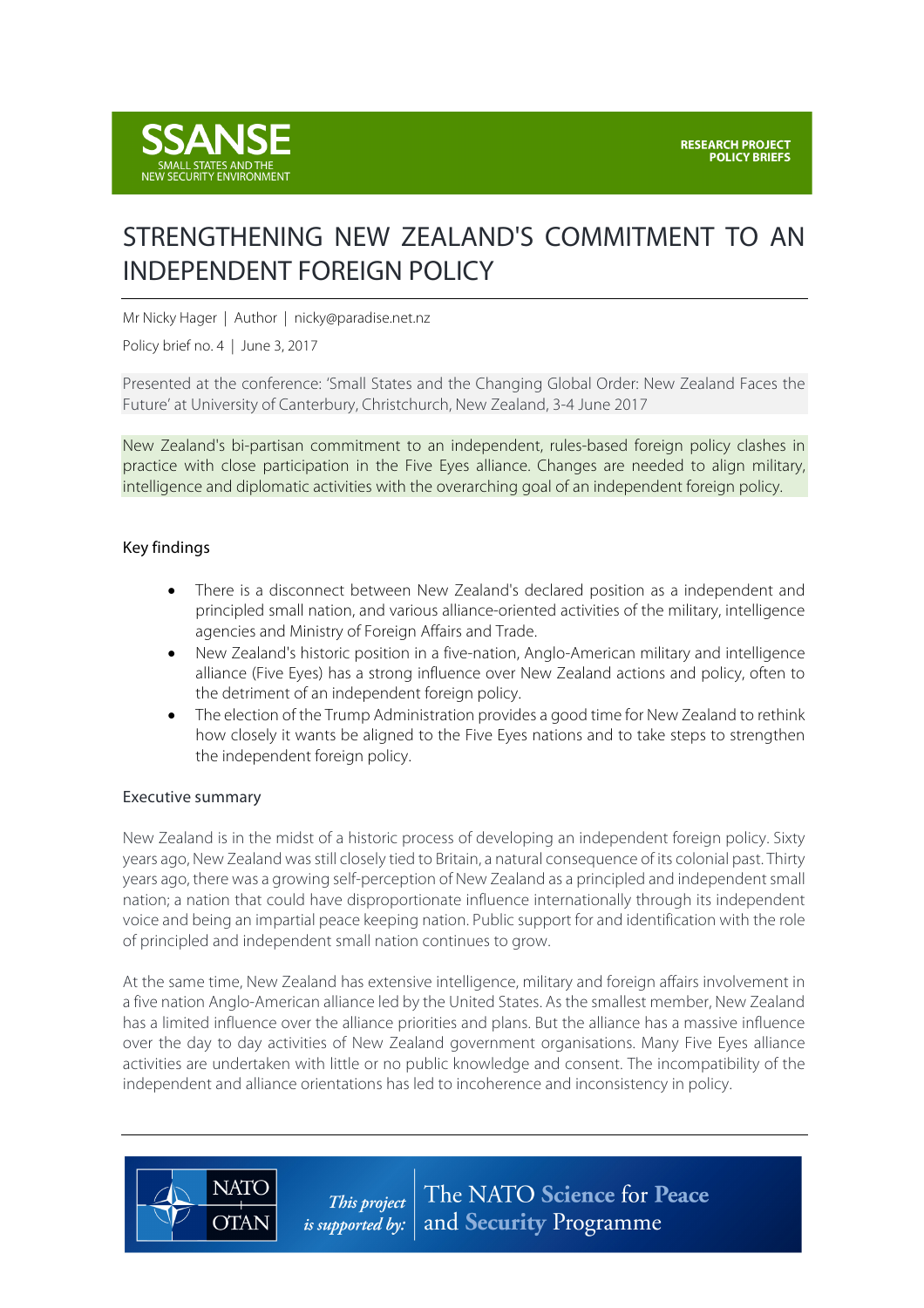This policy contradiction needs to be addressed.

The Five Eyes alliance is premised on the idea that the nations are "like minded" and have "shared values". In some respects this is correct. But as a small nation, committed to international law and institutions, New Zealand has a fundamentally different approach to international relations than big military powers. There are non-Five Eyes countries with which New Zealand is more like minded and has more closely shares values. New Zealand's economic interests also do not always align with the Five Eyes nations.

New Zealand's commitment to an independent foreign policy therefore requires a different approach to alliance membership than New Zealand has had in the past. This policy brief proposes a set of explicit "bottom lines" to guide New Zealand's future contributions to the Anglo-American allies.

# Why does this matter to New Zealand?

**NATO** 

**OTAN** 

In 2012-14, during international lobbying to win a seat on the UN security council, New Zealand diplomats promoted New Zealand as a country that was independent, nuclear free and a staunch supporter of a principled and rules-based international system. The diplomats understood that being seen as an independent country earned more respect and support than being seen as a proxy in international affairs for the US and Britain. However the picture they promoted of New Zealand was only partly true, highlighting the contradiction in the country's foreign policy.

New Zealand's "traditional" foreign policy structures and alliances date from the years following the Second World War. The country's WWII intelligence cooperation was reconfigured into Cold War agreements in the late 1940s. New Zealand joined the ANZUS alliance in 1951. British officers came to New Zealand to oversee establishment of a signals intelligence agency (later the Government Communications Security Bureau) in 1955 and the Security Intelligence Service in 1956. Five-nation military links such as the ABCA armies coordination agreement were formalised in the 1960s. The intelligence agencies, military and, to a lesser extent, foreign affairs ministry have been strongly embedded in an Anglo-American alliance structure since.

There are, however, other strong and more modern currents in New Zealand's international relations. By the 1970s public opinion had swung strongly against New Zealand's participation in the Vietnam War and the 1972-75 Labour Government opposed French nuclear weapon testing. Prime Minister Norman Kirk promoted New Zealand as an independent small nation that was willing to speak up internationally on issues of principle. Peacekeeping would become a major activity of the defence forces.

In the 1980s, under Prime Minister David Lange, New Zealand established the nuclear free policy and was, as punishment for this, expelled from the ANZUS alliance. An important 1990s parliamentary review called Defence Beyond 2000 recommended restructuring the New Zealand military for regional and peacekeeping roles ahead of traditional alliance roles. Throughout these years the concept that New Zealand should have an independent foreign policy came to be widely accepted by the public and in government.

Today both National and Labour-led governments routinely declare their commitment to an independent foreign policy. But the reality is more contradictory: trying at the same time to have an independent foreign policy and to maintain extremely close alliance relations with the US and other

> The NATO Science for Peace This project *is supported by:*  $\vert$  and **Security** Programme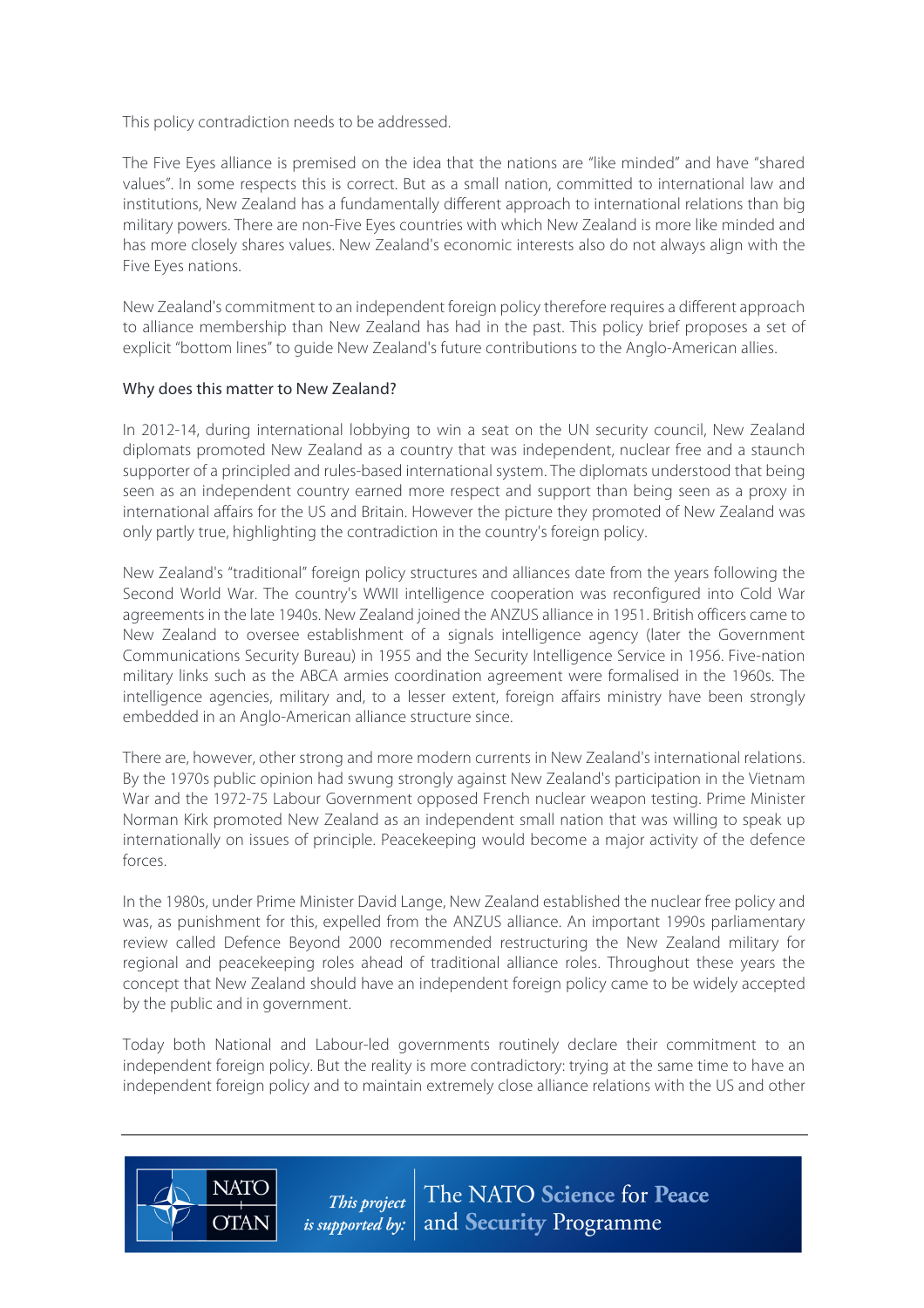Five Eyes nations. This situation has been strained further during the last decade by the Ministry of Foreign Affairs and Trade and the New Zealand Defence Force working to integrate New Zealand more closely with the US military.

New Zealand is the least influential ally in the Five Eyes alliance, which reduces its ability to act independently. Independence implies that a country makes its own decisions according to its own values and priorities. But, as the earlier ANZUS membership showed, that is not the reality of junior ally status. The expectation of Five Eyes membership is that New Zealand will mostly conform with the allies and join their operations.

For the military, Five Eyes membership results in its equipment, training, doctrine and planning being determined primarily by the requirement to be interoperable with US-led coalition activities and by an assumption of willingness to be part of US and British-led wars. Since 2001 this has included a shift of priority from the Pacific to the Middle East and central Asia, joining wars that have destabilised those regions and beyond.

The intelligence agencies operate with less public oversight than the military and so have been less affected by the generational shift to a more independent foreign policy. Many intelligence activities closely follow the Five Eyes allies. This was demonstrated for the Government Communications Security Bureau (GCSB) by the Edward Snowden revelations.

For instance, an April 2013 US National Security Agency report called "NSA Intelligence Relationship with New Zealand" included a section called "What Partner [GCSB] Provides to NSA". It said the GCSB "continues to be especially helpful in its ability to provide NSA ready access to areas and countries... difficult for the US to access...." It said "GCSB provides collection on China, Japanese/North Korea/Vietnamese/South American diplomatic communications, South Pacific island communications, Pakistan, India, Iran and Antarctica." Other documents showed GCSB intelligence activities in Afghanistan, a joint NSA-GCSB operation against the Chinese consulate in Auckland and operations against Bangladesh and the United Nations.

Most of these surveillance operations bore little relationship to New Zealand's overt foreign policies. The targeting of South Pacific governments, for instance, was the result of a decades-old dividing up of the globe between the Five Eyes nations into surveillance responsibilities and was inconsistent with New Zealand's modern relations with these countries.

Some New Zealand officials argue internally that the work of the GCSB can be seen, in effect, as a tithe New Zealand pays for membership of the Five Eyes alliance. As such, the argument goes, fulfilling alliance obligations can be a rational choice by New Zealand and thus part of an independent foreign policy. The "tithe" argument does not face up to the contradictions of targeting mostly friendly, nonthreatening governments, important trading partners and the United Nations, for which New Zealand publicly declares its full support. Unlike large powers, New Zealand's interests are better served by attempting to maintain friendly relations with all nations (including for instance, both the US and China), with an approach of being even handed and non-aggressive.



The NATO Science for Peace This project and Security Programme *is supported by:*